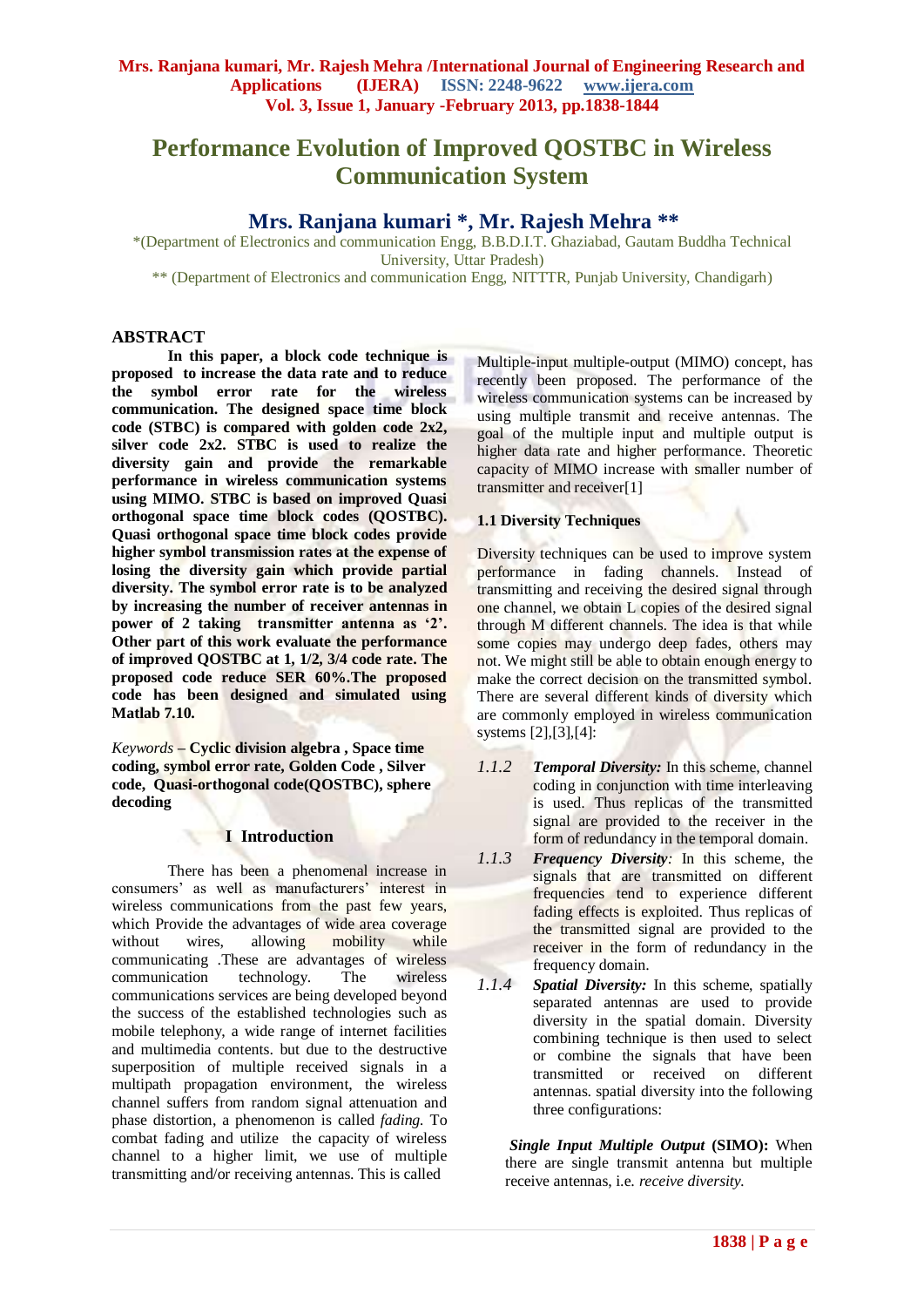*Multiple Input Single Output* **(MISO):** When there are multiple transmit antennas but one receive antenna, i.e. *transmit diversity.*

*Multiple Input Multiple Output* **(MIMO**): When there are multiple transmit antennas and multiple receive antennas, i.e. both transmit and receive diversity are used.

#### *1.2* **Space time coding**

When we use the multiple transmit antennas and receiving antennas then we introduce the space time coding. This techniques is used in digital communication in the wireless environment. The space-time coding is a promising way to realize the gain in the wireless communications system using MIMO. The advantage of space time coding is , able to provide the multipath propagation in benefits of multiple antennas ,to increase the data rate and reliability of wireless communication.



**Fig1. Classification of Space time techniques** 

Fig.1 shows several type of space time coding techniques.Space time technique classified in to techniques on the basis of diversity and spatial multiplexing.Transmit diversity provides space time block codes and space time trellis codes and saptial multiplexing provides layered ST architecture and threaded ST architechture.

#### **II SPACE TIME BLOCK CODE (STBC)**

Space time block code can be represented by matrix. In which each row can be represented by the time slots and each column represent the transmission of one antenna over each time slot.



## **Fig. 2 Origina**l **Scheme for code generation**

#### **2.1 Transmission Model**

In Fig 2 show the original scheme for code generation .Original data is applied to modulator to modulate the signal. After modulation these data converted into the symbol .Symbol is represented by the  $S_i$ . Transmission model has STC encoder is connected to antennas to transmit these block. Theses transmitted stream of the data passes through fading path .By using STC encoder can generate the multiple copies of the data, these multiple copies has uncorrelated attenuation .multiple copies is received by the multiple receive antenna, by the linear processing

#### **2.2 ENCODING AND DECODING ALGORITHM OF SPACE TIME BLOCK CODE**

Equation (1) represent the Encoder matrix  $S_{ii}$ transmitted symbol over the time slots.



Vahid Tarokh et. al in [5] were proposed the code rate of an STBC measures how many symbols per time slot it transmits on average over the course of one block. If a block encodes k symbols, the coderate in Equation (2)

$$
R = \frac{k}{T}
$$
 (2)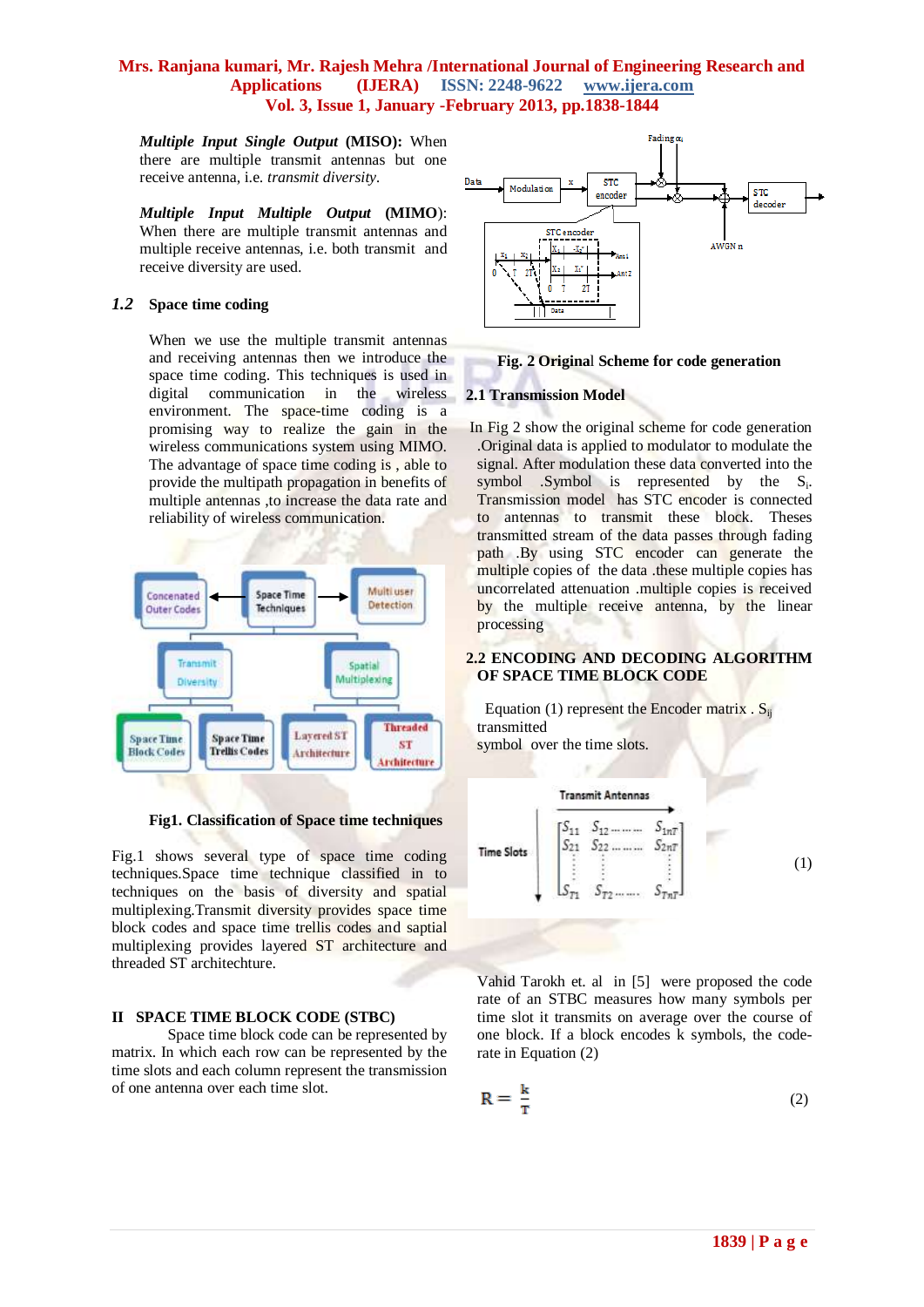In order to consider a decoding method, a model of the wireless communications system is needed. At time t, the signal  $r_t^j$  received at antenna j is:

$$
r_t^j = \sum_{i=1}^{nT} \alpha_{ij} s_t^j + n_t^j
$$
 (3)

In equation (2)  $\alpha_{ij}$  is the path gain from transmit antenna i to receiver antenna j.  $s_t^j$  is the transmitted signal from transmitter antenna. And  $\mathbf{n}_t^j$  is the additive white Gaussian noise.

$$
R_i = \sum_{t=1}^{nT} \sum_{j=1}^{nR} r_t^j \alpha_{et(j)j} \delta_t(i)
$$
(4)

vahid Tarokh et al. in [5] developed the maximumlikelihood detection rule is the form of the decision variable in equation (4). In this equation  $\delta_k(i)$  is the sign of transmitted signal in the row of the coding matrix, then decide on constellation symbol s<sub>i</sub> that satisfies in Equation $(5)$  with A the constellation alphabet. this is a simple, linear decoding scheme that provides maximal diversity.

$$
S_{i} = \arg \min_{s \in A} \left( |R_{i} - S|^{2} + \left( -1 + \sum_{k,l} |\alpha_{kl}|^{2} \right) |s|^{2} \right)
$$
(5)

#### **III. CYCLIC DIVISION ALGEBRA (CDA)**

Cyclic division algebra is mathematical tool to design the space time coding, which give the best way of build a fully diverse space time code. CDA used to increase the throughput of the code by using algebras over number field. The number field is used to encoding of QAM and HEX constellations. Then family algebras is called cyclic algebra which built over number field[6]. When number of transmit Antenna n and n x n space time code word, this type of code words send the  $n^2$  information symbol encoded into signals. Space time coding has the most important property which is the non vanishing determinants. The ring of integer of number of field can be used to build the algebra lattice. By using of the lattice structure can control the transmitted energy when encoding the space time codes.

In Fig.3 shown the algebra structure of cyclic division algebra .Number field is the set of rational number Q, number can check this is field or not. Let element 'i' when Q is linear combination 'i' the this is Q (i). This is called field extension of Q. This is field extension of Q is called Number field.



#### **Fig3.Algebra structure of cyclic division algebra**

To explain the cyclic algebra let us assume a Galois extension of degree of x, which is Galois group

$$
G = Gal[L/x]
$$
 (6)

Equation  $(6)$  is cyclic with generator 'g' which take the element .this the on commutative algebra denoted by B

$$
B = \{L/x, g, y\} \tag{7}
$$

$$
B=L\bigoplus eL\bigoplus \cdots \cdots \cdots \cdots \cdots e^{n-1} \tag{8}
$$

 $\bullet$  is the direct sum. Equation (8) shows the cyclic algebra [6].

#### **IV.CDA BASED SPACE TIME BLOCK CODES**

#### **4.1 Alamouti Code**

Alamouti code is proposed in 1998[7]. This is first space time block code which is based on Cyclic division algebra that provide the full diversity at full rate for the two transmitter[8]. According to Alamouti, this code uses M-ary modulation scheme is used to modulate the information bits. In encoding operation space time encoder encode the symbol  $S_1$ and  $S_2$ ,  $S_1$ and  $S_2$ , symbol are transmitted through the two transmits antenna over the time slots. The code matrix shown in equation (9)

$$
S = \begin{bmatrix} 51 & 52 \\ -52 & -51 \end{bmatrix}
$$
 (9)

In the equation (9) shows this is the matrix which has the rows and columns. At first time slot t1 two symbols  $S_1$  and  $S_2$  transmitted by Tx1 and Tx2 .At the second time slot t2  $-S_2^*$  and  $-S_1^*$  are transmitted by two transmit antenna T1 and T2.equation (9) shows the two rows and two columns are orthogonal then encoder matrix has orthogonal property. and a low-complexity by using ML decoder.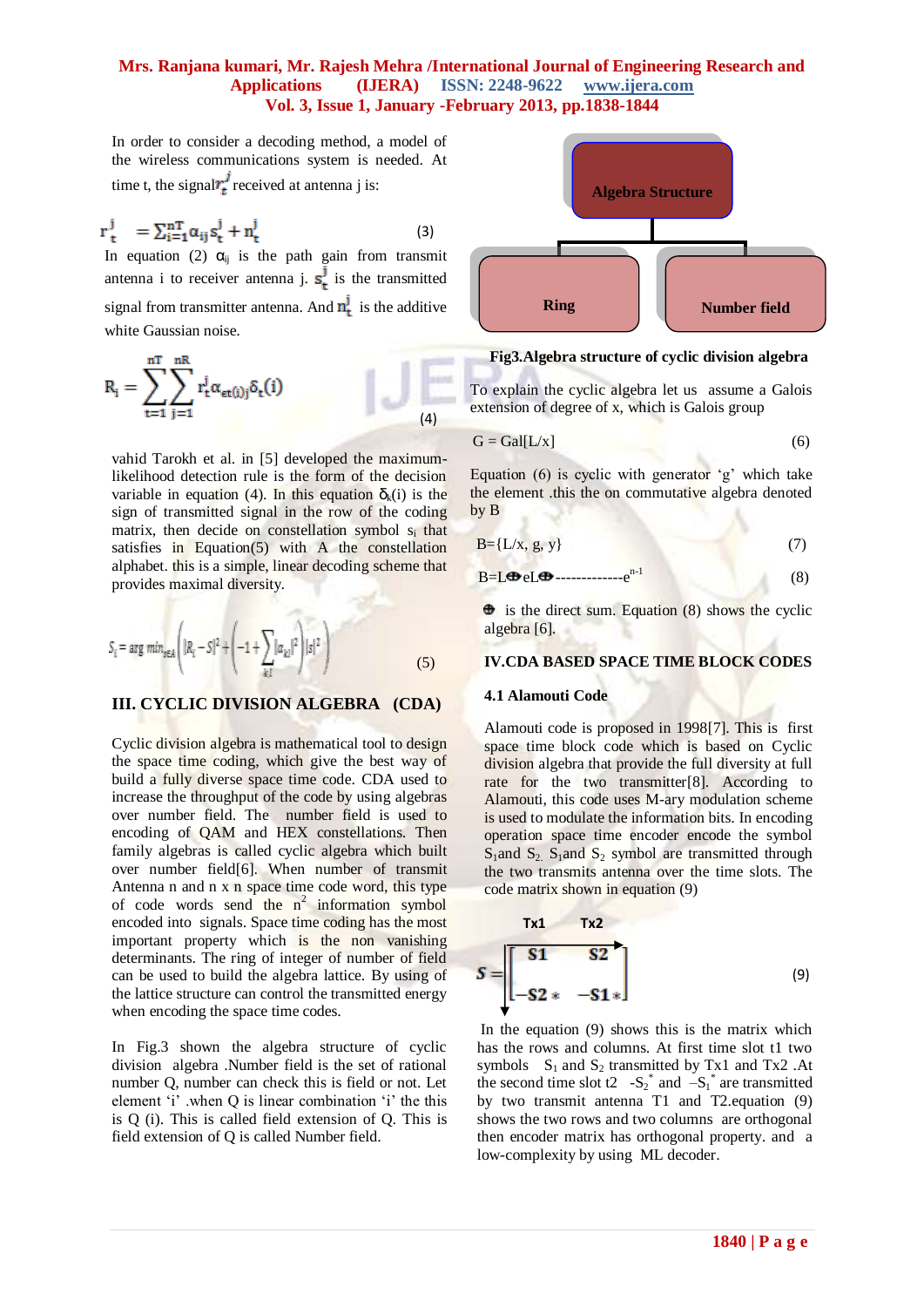#### **4.2 Golden Code**

J.C Belfire et. Al. [9] proposed the golden code for the a 2x2 full rate space time block code with non determinants in 2005.Golden code generated from division algebra which is full rate and fully diverse 2x2 code. This is design for integer lattice structure. Golden code provides high ML decoding complexity of order of  $M<sup>4</sup>$ . M is size of constellation. Laura Luzzi et.al. [10] Proposed the Golden space time block coded modulation for 2x2 multiple input and output space time code for slow fading channels. Also proposed the general structure of encoder which shown in Fig 4.



**Fig 4. The Structure of encoder**

The structure of encoder following.

- i. The information message bits is divided inti two parts. First data block of bits is encoded by the linear block code with generator matrix. Second block is uncoded.
- ii. These two binary bit sequences are mixed up in the rearrange in uncoded bit sequence. This binary sequence is mixed up and rearranged by Bit permutation block. The output of Bit permutation block applied to the modulation block. There are four vector modulated by QAM constellation.
- iii. Finally, each of vectors (a, b, c, d) is encoded by golden code encoder. Code word of golden code is shown in equation (10)

$$
X = \frac{1}{\sqrt{5}} \begin{bmatrix} \alpha(a+b\theta) & \alpha(c+d\theta) \\ \bar{\alpha}i(c+d\bar{\theta}) & \bar{\alpha}(a+b\bar{\theta}) \end{bmatrix}
$$
 (10)

where<br> $\theta = \frac{1+\sqrt{5}}{2}, \ \bar{\theta} = 1 - \theta$ (11)

#### **4.3 Silver Code as cyclic division algebra**

C. Hollanti, et al proposed in [11] a 2x2 perfect space time block code, which is totally based on cyclic division algebra based , tells how can be constructed cyclic algebra based code. Due to this property, code provide the minimum determinant, also proved Minimum determinant is the diversity multiplexing tradeoff [11].

Silver code is represented by the 'S' which is sum of two alamouti matrix with matrix "v" shown in equation (12)

$$
S = \{X = X_A + V X_B\}
$$
\n<sup>(12)</sup>

Where

÷

$$
X_A = X_A(x_1, x_2) = \begin{bmatrix} x_1 & -x_2^* \\ x_2 & x_1^* \end{bmatrix}
$$

And

$$
X_B = X_B (Z_1, Z_2) = \begin{bmatrix} Z_1 & -Z_2^* \\ Z_2 & Z_1^* \end{bmatrix}
$$

 $X_A$  and  $X_B$  are Alamouti codes .

$$
V = \begin{bmatrix} 1 & 0 \\ 0 & -1 \end{bmatrix}
$$
 is twisting matrix. By

putting the value of  $x_3$ ,  $x_4$  in equation (13). We get the  $Z_1, Z_2$ .

$$
\begin{bmatrix} Z_1 \\ Z_2 \end{bmatrix} = \frac{1}{\sqrt{7}} \begin{pmatrix} 1+i & -1+2i \\ 1+2i & 1-i \end{pmatrix} \begin{bmatrix} x_3 \\ x_4 \end{bmatrix}
$$
 (13)

By use of sphere decoder silver code provide minimum determinant  $1/7$  and ML decoding complexity is  $4M^2$ .

#### **4.4 Quasi orthogonal STBC code (QOSTBC)**

This type of the code has been proposed by the [5] which has orthogonal property of code .This code has been designed by orthogonal property. Orthogonal code is in the form of Transmission matrix with orthogonal columns. It also shown that how the transmit symbols can be separated by decoding process at receiver [12]. This QOSTBC designed code provides the transmission matrixes which do not separate transmitted symbols at the decoder by each other. QOSTBC is a transmission matrix which has the rows and columns. These columns are divided in groups. But each group within columns are not orthogonal each other. So we called the quasi orthogonal STBC. The pairs of transmitted symbol can be decoded by using quasi orthogonal space time block code. This type of structure provides the higher transmission rate while compromising full diversity.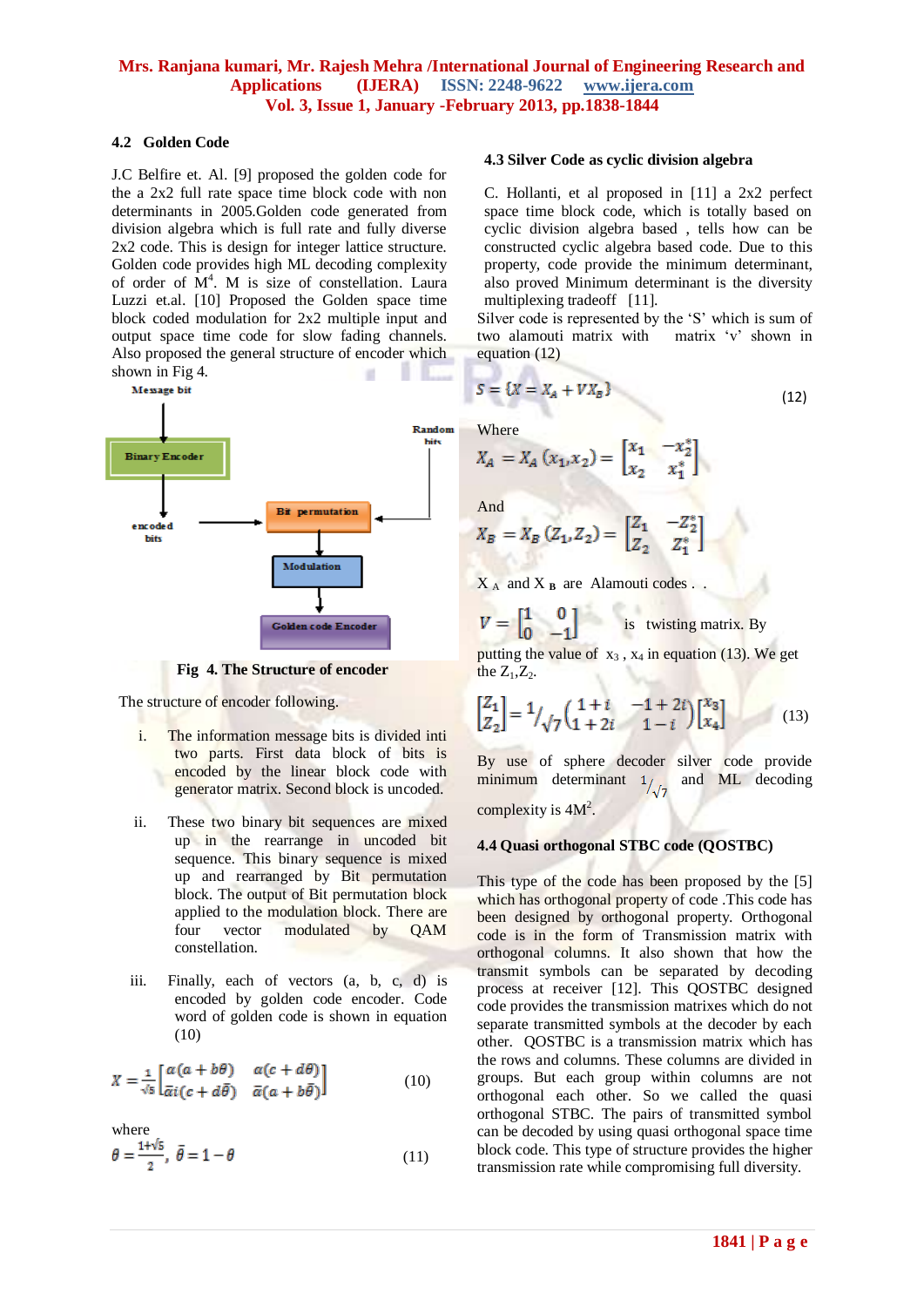Orthogonality of the symbols by using Alamouti [7] proposed first space time transmission matrix.

$$
B_{1,2} = \begin{bmatrix} T_1 & T_2 \\ -T_2^* & T_1^* \end{bmatrix} \tag{14}
$$

Where  $B_{1,2}$  indicate  $T_1$  and  $T_2$  existing matrix. Then based on Alamouti orthogonal matrix and Jafarkhani [12] gave QOSTBC for the four transmit antennas for improving transmit diversity as

$$
C_{AJ} = \begin{bmatrix} B_{1,2} & B_{2,4} \\ -B_{3,4}^* & B_{1,2}^* \end{bmatrix} = \begin{bmatrix} T_1 & T_2 & T_3 & T_4 \\ -T_2^* & T_1^* & -T_4^* & T_3^* \\ -T_3^* & -T_4^* & T_1^* & T_2^* \\ T_4 & -T_3 & -T_2 & T_1 \end{bmatrix}
$$
(15)

In equation (15)  $B_{1, 2}$  and  $B_{3, 4}$  are orthogonal code which are based Alamouti code. Other code from Jafrakhani [12] scheme TBH case [13] . ABBA code is also class of QSTBC codes which proposed to increase the rate of orthogonal space-time block codes (OSTBC)[14].

$$
C_{JA} = \begin{bmatrix} B_{1,2} & B_{2,4} \\ B_{3,4} & B_{1,2} \end{bmatrix} = \begin{bmatrix} T_1 & T_2 & T_3 & T_4 \\ -T_2^* & T_1^* & -T_4^* & T_3^* \\ T_3 & T_4 & T_1 & T_2 \\ -T_4^* & T_3^* & -T_2^* & T_1^* \end{bmatrix}
$$
(16)

#### **4.5 Proposed Code**

We have proposed a new improved space time block code. .New STBC is based on quasi orthogonal space time block code (QOSTBC) which provides better performance from other existing STBC. By use of ML decoder, we analyze the performance at the code rate 1, 1/2, 3/4 and proposed code is compared with golden code and silver code. Channel is to be assumed Additive white Gaussian noise channel. The proposed STBC is given by

$$
C_{\mathbf{JP}} = \begin{bmatrix} T_1 & T_2 & T_3 & T_4 \\ -T_2^* & T_1^* & -T_4^* & T_3^* \\ -T_3 & -T_4 & T_1 & T_2 \\ T_4^* & -T_3^* & -T_2^* & T_1^* \end{bmatrix} \tag{17}
$$

#### **V. PROPOSED CODE SIMULATION AND COMPARISION WITH OTHER CODE**

Firstly we compare golden code and silver code with improved QOSTBC at number of receiver in power of 2.Symbol error rate can be reduced by increasing the receiver antenna in power of two as shown in Fig 5.which may or may not be helpful in wireless communication it depend on the applications. We see designed code for 2x2, 2x4, 2x8, 2x16 performances which is better than other STBC. Next results we show in Fig 6.Proposed code is compared with golden code and silver code at the different code rate 1, 1/2 , 3/4 .





.Theses analysis of proposed code give better to other code .all parameters of proposed code are compared with Golden code and silver code which shown in Table I.



**Fig. 6 SER performance comparisons of different STBC under code rate 1,1/2,3/4 & QAM modulation techniques**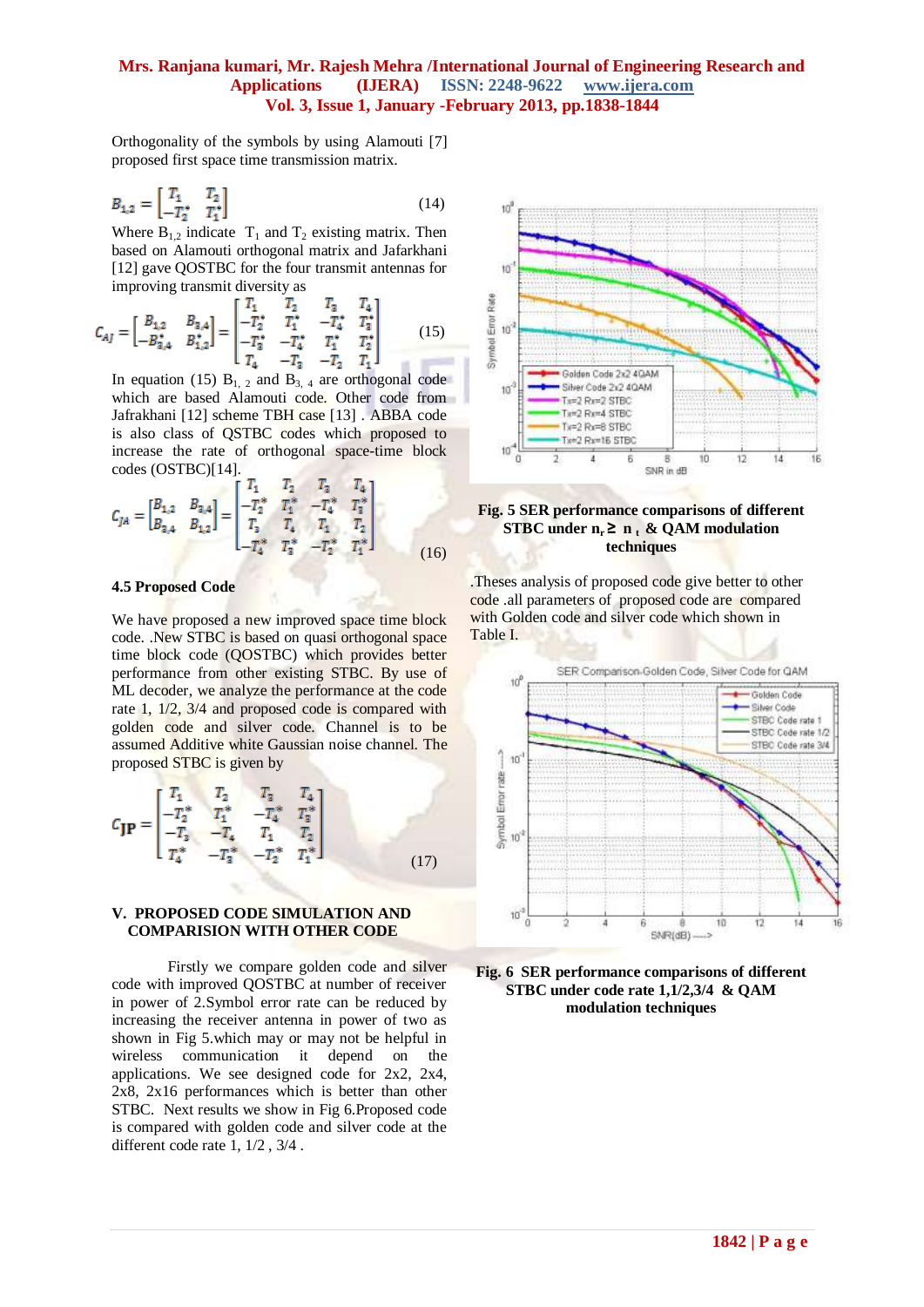| S.No.          | <b>4 QAM Modulation Techniques. &amp; SNR</b><br>range $(1-16)$ in dB |                 |                 |                                |                                      |
|----------------|-----------------------------------------------------------------------|-----------------|-----------------|--------------------------------|--------------------------------------|
|                | Code<br><b>Name</b>                                                   | No.<br>of<br>Tx | No.<br>of<br>Rx | <b>Symbol</b><br>error<br>rate | $%$ of SER<br>from<br>Golden<br>code |
| $\mathbf{1}$   | Golden<br>Code                                                        | $\overline{2}$  | $\overline{2}$  | 0.3917                         |                                      |
| $\overline{2}$ | Silver<br>Code                                                        | $\overline{2}$  | $\overline{2}$  | 0.3919                         |                                      |
| 3              | <b>Proposed</b><br>Coded at<br>code<br>rate'1'                        | $\overline{2}$  | $\overline{2}$  | 0.217                          | 45%                                  |
|                | code<br>rate'1/2'                                                     | $\mathbf{2}$    | $\mathbf{2}$    | 0.173                          | 60%                                  |
|                | code<br>rate'3/4'                                                     | $\overline{2}$  | $\overline{2}$  | 0.229                          | 41%                                  |

## **TABLE I .**

# **VI CONCLUSION**

Proposed code has been analyzed by increasing the receiver antennas and by changing the code rate. We conclude that symbol error rate performance can be reduced by increasing the receiver antenna and changing the code rate. Simulation result shows that proposed code also makes a significant contribution to wireless system by reducing symbol error rate. This proposed code is suitable for future evaluation of Wi-Max systems towards higher data rate and reduced error performance.

#### **ACKNOWLEDGEMENT**

The authors would like to thank anonymous reviewers for helpful comments to improve the presentation of the paper.

# **REFERENCES**

- [1] I. E. Telatar, "Capacity of multi antenna gaussian channels," Eur. Trans. Tel., vol. 10, pp. 585-595, November- December 1999.
- [2] N. Balaban and J. Salz, "Dual diversity combining and equalization indigital cellular mobile radio," IEEE Trans. Veh. Technol., vol. 40, pp.342–354, May 1991
- [3] J.-C. Guey, M. P. Fitz, M. R. Bell, and W.-Y. Kuo, "Signal design for transmitter diversity wireless communication systems over

Rayleigh fading channels," in *Proc. IEEE VTC'96,* Apr. 1996, pp. 136–140.

- [4] J. Winters, J. Salz, and R. D. Gitlin, "The impact of antenna diversity on the capacity of wireless communication systems," *IEEE Trans. Commun.,* vol. 42. no. 2/3/4, pp. 1740–1751, Feb./Mar./Apr. 1994.
- [5] Vahid Tarokh, Hamid Jafarkhani and A. Robert Calderbank, IEEE Fellows, "Space– Time Block Coding for Wireless Communications: Performance Results", IEEE Journal on selected areas in communications, vol. 17, No. 3, March 1999, pp. no 451-460.
- [6] F. Oggier, J.-C. Belfiore and E. Viterbo"Foundations and Trends in Communications and Information Theory" Vol. 4, No. 1 (2007), pp.no 1–95.
- [7] Siavash M. Alamouti "A Simple Transmit Diversity Technique for Wireless Communication" ,IEEE Journal on Select Areas in Communications, Vol. 16, no. 8,October 1998, pp.no.1451-1458.
- [8] B.A Setheraman and B. Sundar Ranjan, V.shashidhar," Full diversity , high rate space time block codes from division algebras" IEEE Transaction Information Theory, vol. 10,pp 2596-2616, oct.2003.
- [9] J.C Belfire, G. Rekaya, and E. viterbo " The Golden code : A 2x2 full rate space time code with non vanshing determinants " IEEE Transaction Information Theory, vol.51, no.4, pp 1432-1436,April 2005.
- [10] Laura Luzzi, Ghaya Rekaya-Ben Othman and Jean-Claude IEEE Members," Golden Space– Time Block- Coded Modulation" IEEE Transactions on Information Theory, Vol. 55,No. 2, February 2009, pp. no. 584-597.
- [11] C. Hollanti, J. Lahtonen, K. Ranto, R. Vehkalahti, E. Viterbo" On the Algebraic Structure of the Silver Code: a  $2 \times 2$  Perfect Space-Time Block Code", IEEE Conference on Information Theory Workshop ,May 2008, pp.no.91-94.
- [12] H. Jafarkhani, "A quasi-orthogonal spacetime block codes," *IEEE Trans. Commun.*, vol. 49, pp. 1-4, Jan. 2001.
- [13] O. Tirkkonen, A. Boariu, and A. Hottinen, "Minimal non orthogonality rate 1 space-